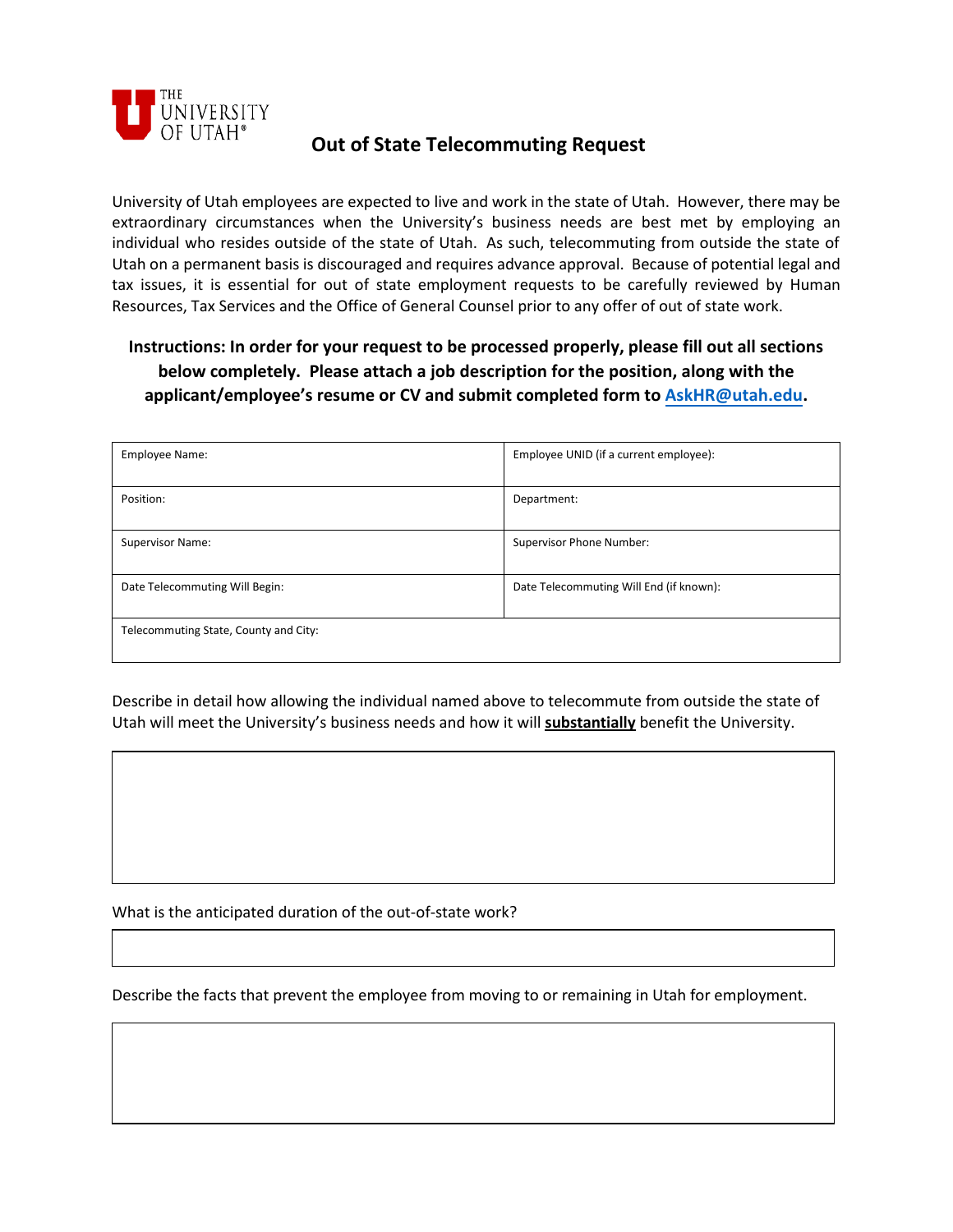**For a New Hire**: Have you attempted to hire a Utah resident for the position? Describe the unique skills and experience this individual has that were not available from other applicants residing within the state of Utah or willing to relocate to the state to work.

**For a Current Employee**: Describe the skills and experience the employee possesses that make hiring a new employee for the position cost prohibitive. Please attach a copy of the employee's offer letter and any other communication with the employee in which you originally granted permission to work out-ofstate.

Other relevant information:

I am the current or prospective supervisor of the individual who is the subject of this request. I hereby certify the following:

Employing this individual outside the state of Utah meets the University's business needs and will **substantially benefit** the University (not solely the individual).

The duties of the position can be performed effectively via telecommuting at this time.

At this time the position does not require an employee to be on campus and a remote work location will not impact students, faculty, staff, or the public.

The department and employee will comply with all relevant university policies such as safety of minors (if the job duties involve work with minors), and all data and information security rules.

Unless a prior agreement exists, the employee and department understand that the telecommuting agreement may be terminated by the University in its sole discretion by providing at least 15 business days' notice of rescission of approval to the employee.

☐ I understand that any approval of a telecommuting arrangement will be conditioned on the employee signing and returning the attached telecommuting agreement.

If approved, the department will pay the annual administrative fee for employing this individual outside the state.

If approved, I will notify the employee of their responsibility to contact Tax Services regarding applicable tax withholding. I understand that tax withholding for the state, county and/or city in which the telecommuting will take place may not be currently available through the University.